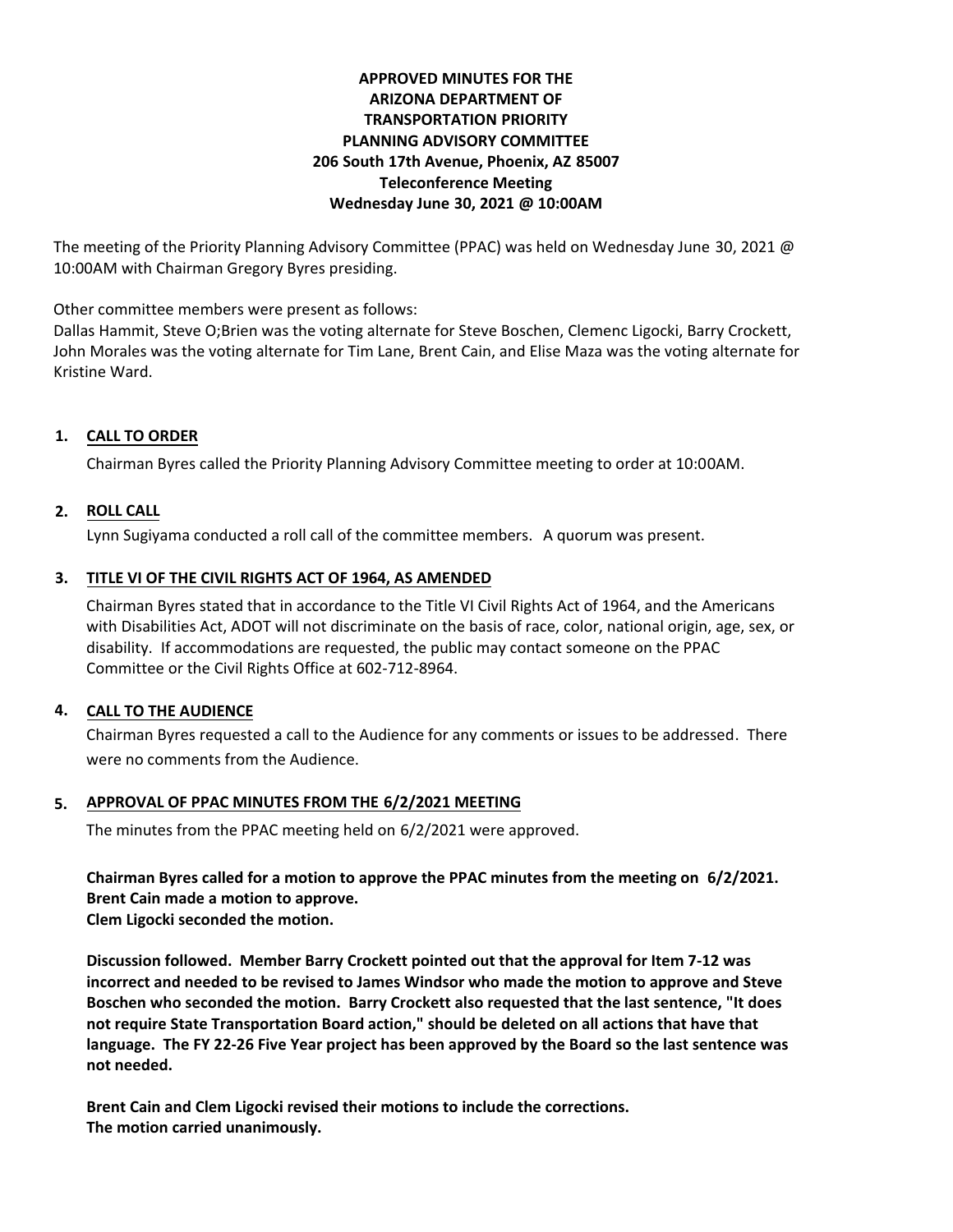#### **6. PROGRAM MONITORING REPORT**

The Program Monitoring Report was not distributed. Elise Maza stated that there were no comments to make on the report.

# 7-1. Recommended Economic Strength Projects (ESP) – Round 1 FY 2021 Discussion and Possible Action - Lynn Sugiyama

|                         | Page 3                   |
|-------------------------|--------------------------|
| <b>ESP Selection</b>    | <b>Recommended Award</b> |
| a. Town of Chino Valley | \$400,000                |
| b. Mohave County        | \$250,000                |
| c. City of Nogales      | \$500,000                |
|                         |                          |

Total \$1,150,000

**Item 7-1 was presented by: Lynn Sugiyama Chairman called for a motion to approve Item 7-1. Elise Maza made the motion to approve. Dallas Hammit seconded the motion. Motion carried unanimously.**

FFY 2021-2025 Airport Development Program - Projects Discussion and Possible Action

7-2 AIRPORT PROJECT NAME: GRANT MANAGER: REQUESTED ACTION::

Cottonwood Airport Lisa Yahraus AWOS and construct duct bank.

**Item 7-2 was presented by: Lisa Yahraus Chairman called for a motion to approve Item 7-2. Don Kriz made the motion to approve. Elise Maza seconded the motion. Motion carried unanimously.**